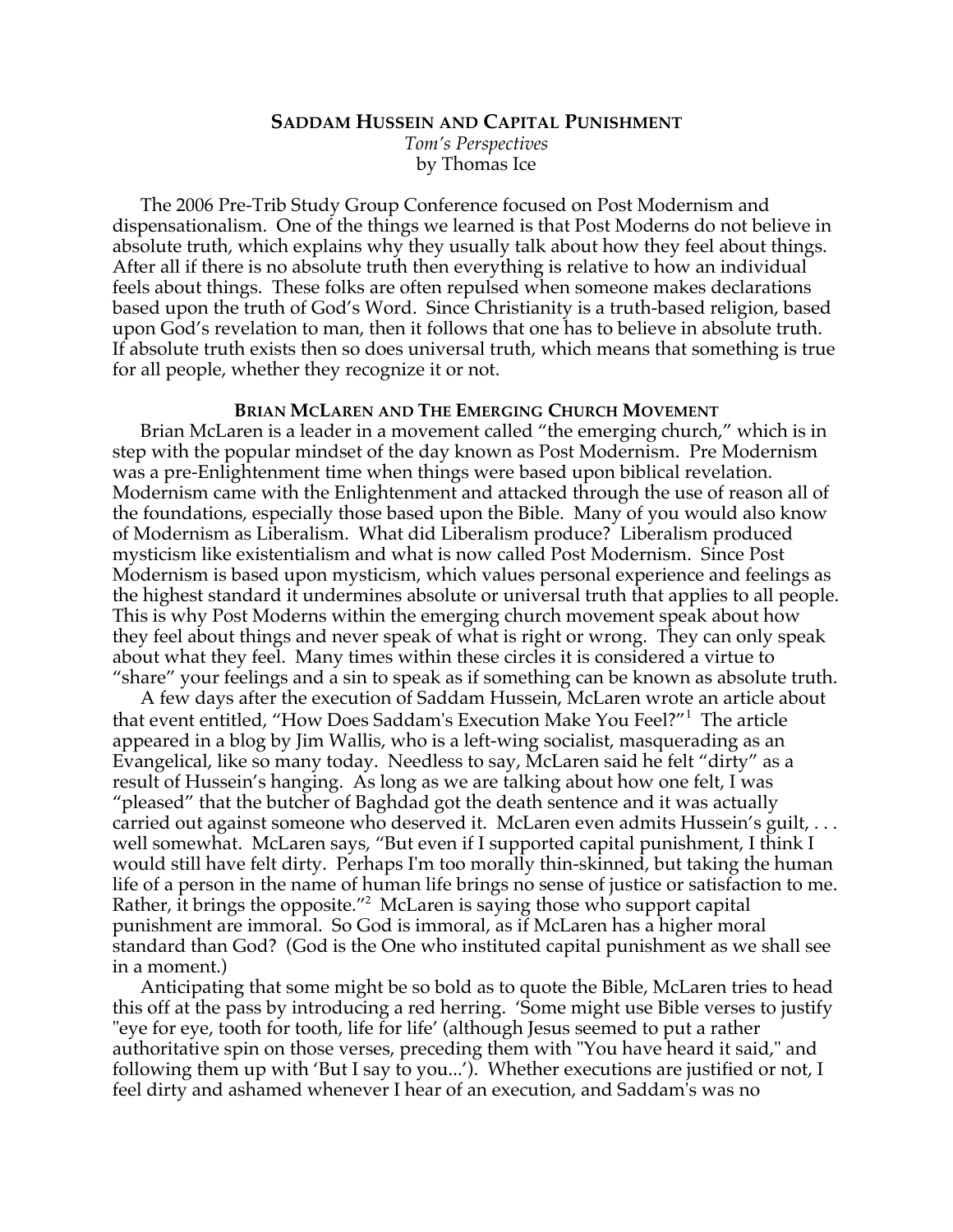different. I hope I don't ever stop feeling that way."<sup>3</sup> McLaren refers to a reference in the Mosaic Law, ignoring the pre-Mosaic institution of capital punishment and also Paul's support of it, and then hints that the Mosaic Law has been done away by Christ. It is true that Christ fulfilled the Law of Moses, but McLaren did not deal with the proper Scripture that is the real crux of this matter.

### **THE BIBLE AND CAPITAL PUNISHMENT**

Before the Flood man was commanded not to execute judgment upon evil as seen in the way in which God commanded mankind to deal with Cain's murder of Abel (Gen. 4:9–15). However, after the Flood God instituted capital punishment (Gen. 9:5–6) and it is for the purpose of restraining evil (Rom. 13:3–4). Lesser judicial authority is implied in the God-given command for civil institutions to exact a life for life. Even though capital punishment has grown distasteful to apostate Western culture, it is still the basis for God's establishment of civil government.<sup>4</sup>

Why capital punishment, especially since it was not part of God's plan before the Flood? First, let's look at God's establishment of capital punishment in Genesis 9:5–6, which says, "And surely I will require your lifeblood; from every beast I will require it. And from every man, from every man's brother I will require the life of man. Whoever sheds man's blood, by man his blood shall be shed, for in the image of God He made man." Capital punishment was established by God *because* man was made in the image of God. What does it mean to be made in the image of God?

The image of God in man (known theologically by the Latin term *imago Dei*) is not to be understood as a special sort of spiritual quality of God bestowed upon man. Man is the image of God on earth. Man is created not in God's image, since God has no image of His own, nor does he have the image of God: but HE IS HIMSELF THE IMAGE OF GOD—created to be God's image.

Man is the visible physical image of God reflecting in physical essence the spiritual essence of God's form. The concept rightly considered may be called a "theomorphism" (*theo*=God, *morphism*=form). This is not at all to posit physical features for God, since He is Spirit, but it is a localized spiritual corporeality of which God partakes without limitation and without being incompatible with His attributes. This allows for the incarnation of Jesus as a man.

The image of God combined with the fact that God's standard of justice is retributive, which means the punishment must fit the crime or as the Bible puts it, an eye for an eye. Therefore, for God the issue is how is one able to pay for the life of another person that is taken unlawfully. The answer to the question is that one can only make retribution of the life of another by giving up their life. This is a matter of God's justice, which those on the left talk a lot about but in reality rarely display any knowledge of or desire to implement.

It appears another reason why God established capital punishment was to help restrain evil between the two great global judgments—the Flood and the Second Coming. Since God has promised that He will not intervene directly against the evil of man with another global flood (Gen. 9:8–17), and we will not intervene directly until the Second Coming, He set up the Divine Institution of human government to help restrain evil until the judgment day. It does not matter how we feel about this is what the Bible says God has done.

### **NEW TESTAMENT CONFIRMATION**